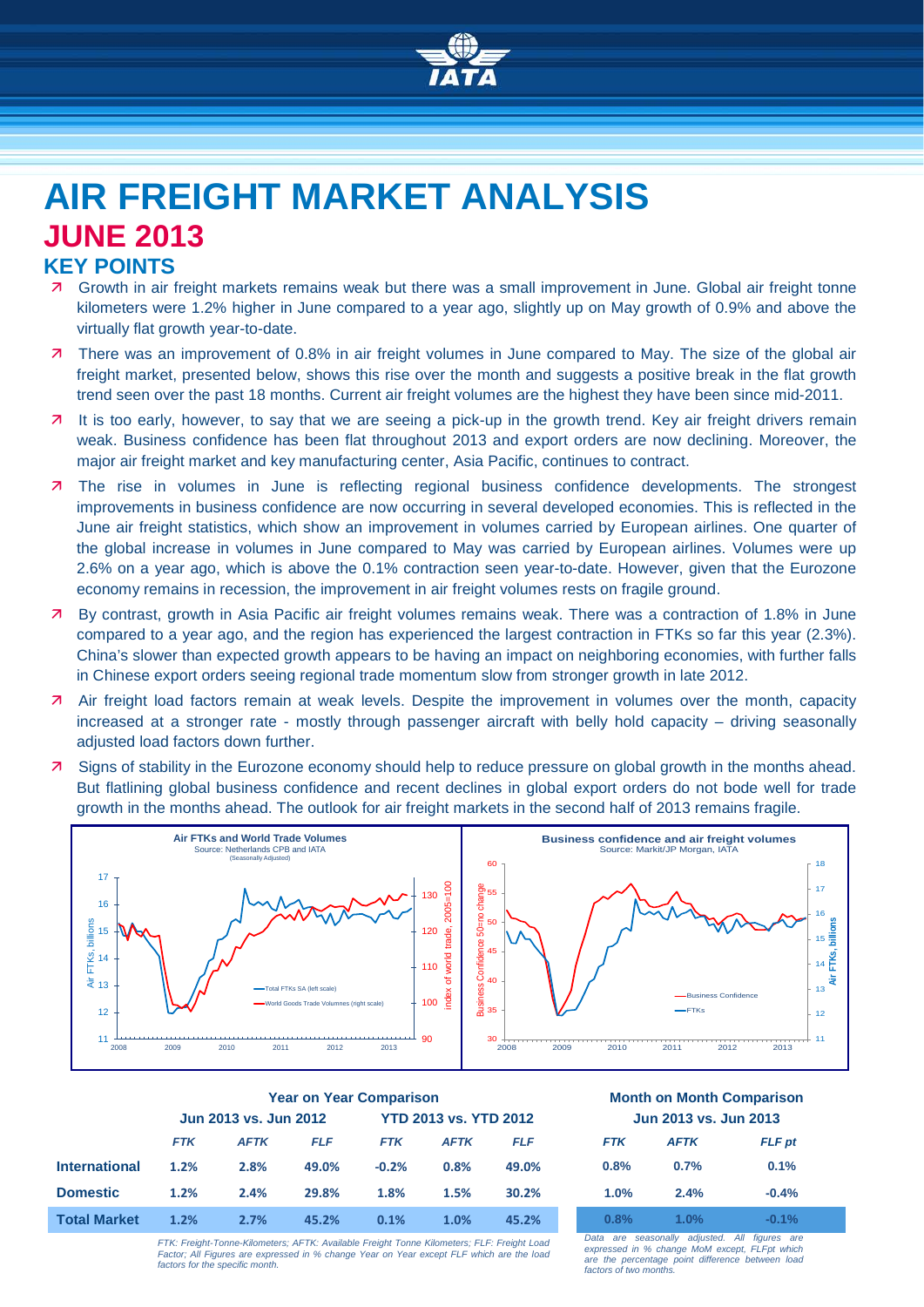

- Growth in air freight markets remains weak but there was a small improvement in June compared to recent months. Global air freight tonne kilometers were 1.2% higher in June compared to a year ago, slightly up on May growth of 0.9% and above the virtually flat trend year-to-date. The more marked improvement was over the previous month, where volumes saw a 0.8% increase in June compared to May, reaching the highest level since mid-2011.
- **7** However, it is too early to conclude that there is an uptick in the growth trend. Key air freight drivers remain weak. There has been little change in business confidence since the start of 2013 and world trade growth momentum remains below the long term average. The rise in volumes in June is reflecting diverging business confidence across regions. The strongest improvements in manufacturing activity are now occurring in several developed economies, while weakness in China dampens overall emerging market performance.
- **7** Data from JP Morgan suggest that the Eurozone economy remains in recession, but there are also some positive signs of stability. Business sentiment reflected by the Purchasing Managers Index shows that manufacturing activity contracted at the slowest rate for 16 months in June, as economic downturns in France, Italy and Spain ease. Moreover, there have been solid improvements in consumer confidence, which could help support demand for high-value, light-weight goods typically supported by air freight. This is reflected in June air freight statistics, which show an improvement in volumes carried by European airlines. One quarter of the increase in volumes in June compared to May was carried by European airlines. This is in contrast to the broadly flat trend in European airlines' FTKs seen over the past 12 months.
- **7** However, given that the Eurozone economy remains in contraction, the improvement in air freight volumes rests on fragile ground. Moreover, despite a small rise in import volumes in May compared to April (June data is not yet available), import growth momentum remains negative for the Eurozone. The next months of data will be critical in determining if the important Eurozone economy will remain on a path to stability, which in turn will provide some clarity on the degree of support air freight markets can expect to receive.
- Airlines in North America continue to experience weak demand for air freight. FTKs fell 1.2% in June compared to a year ago, and have seen a 1.6% contraction over the first half of 2013. There was an improvement over the month – a rise of 0.9% in June compared to May – but the month-on-month growth rates for this region have been particularly volatile so it is difficult to perceive any pick-up in the growth trend. Moreover, the US economy looks to have slowed in the second quarter - business activity continues to expand but at slower rate over recent months.
- Middle Eastern airlines continue to show strongest rates of increase in air freight volumes and also carried 30% of the increase in air freight volumes in June compared to May. Being the geographic junction between Asia,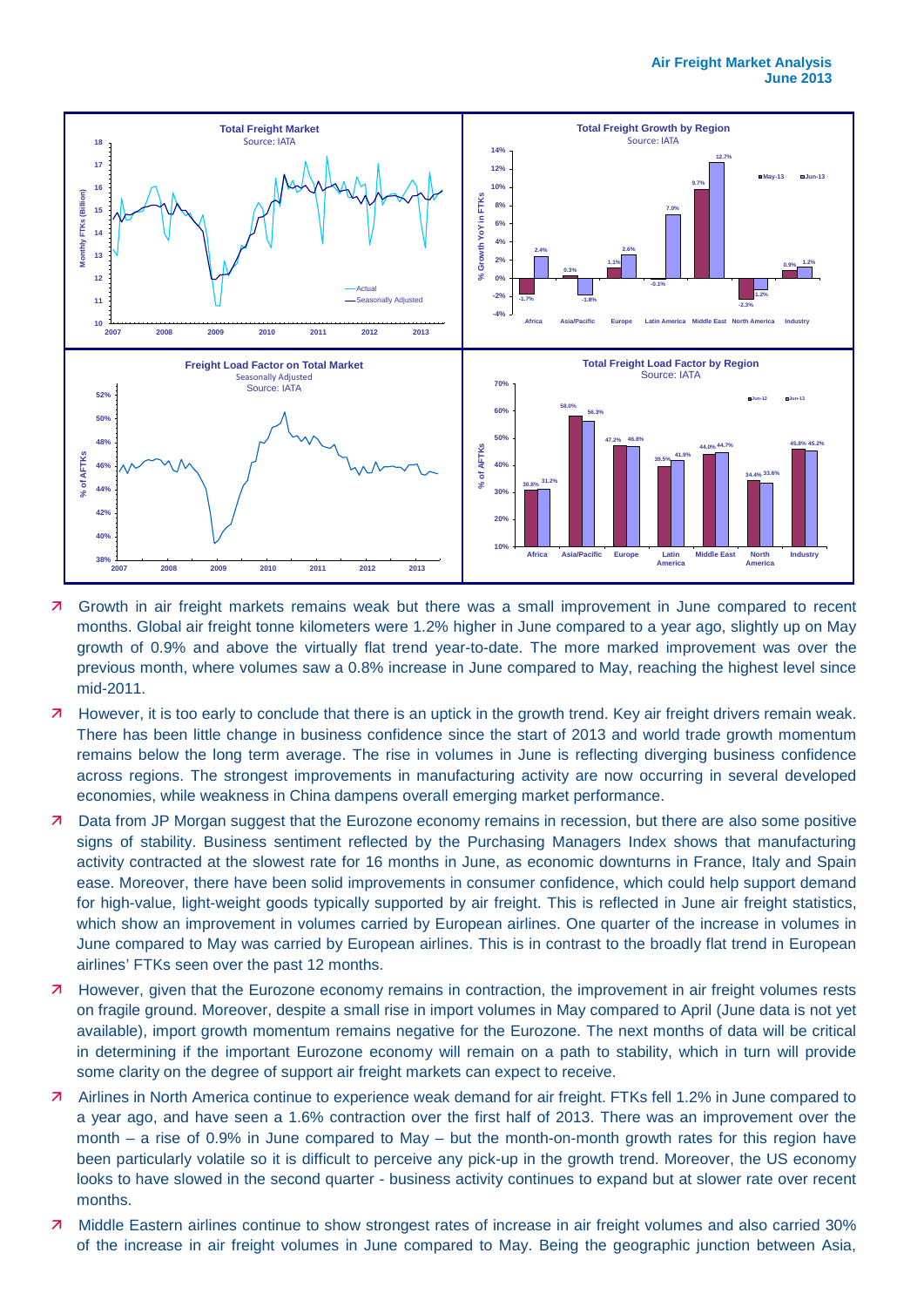Europe and Africa, the region acts as a hub and major re-export center, with growth in Asia – Africa trade, for example, supporting the strong performance of Middle Eastern airlines over the past several years.

- Airlines in other emerging regions also showed strong growth in June. Air freight carried by Latin American carriers was up 7.0% in June compared to a year ago. This is a strong result compared to the performance yearto-date, which shows expansion of 3.7% at the mid-year mark. Trade volumes, in particular exports, in Latin America have shown the strongest growth momentum of all regions over recent months, which is providing a sound foundation for growth in air freight demand. African airlines recorded relatively slower growth in June, up 2.4% on a year ago, but for the first six months of 2012 they have experienced solid expansion of 4.3% - the second highest among all regions. Unlike global air freight markets, airlines in Africa have seen continually steady growth in FTKs over the past 2 years. With economic growth in some African nations tracking at the fastest rates globally, demand for high-value light-weight consumer goods is on the rise.
- By contrast, growth in Asia Pacific air freight volumes remains weak. There was a contraction of 1.8% in June compared to a year ago, and the region's airlines have experienced the largest contraction in FTKs so far this year (2.3%). China's slower than expected growth appears to be having a significant impact on neighboring economies, with further falls in exports seeing regional trade momentum slow from stronger growth in late 2012. Business conditions in China's manufacturing sectors are now declining at the fastest rates since mid-2012, which signals a further slowdown in economic growth. Moreover, with falls in China's exports orders, regional trade growth is likely to remain subdued compared to the surge seen in late-2012.